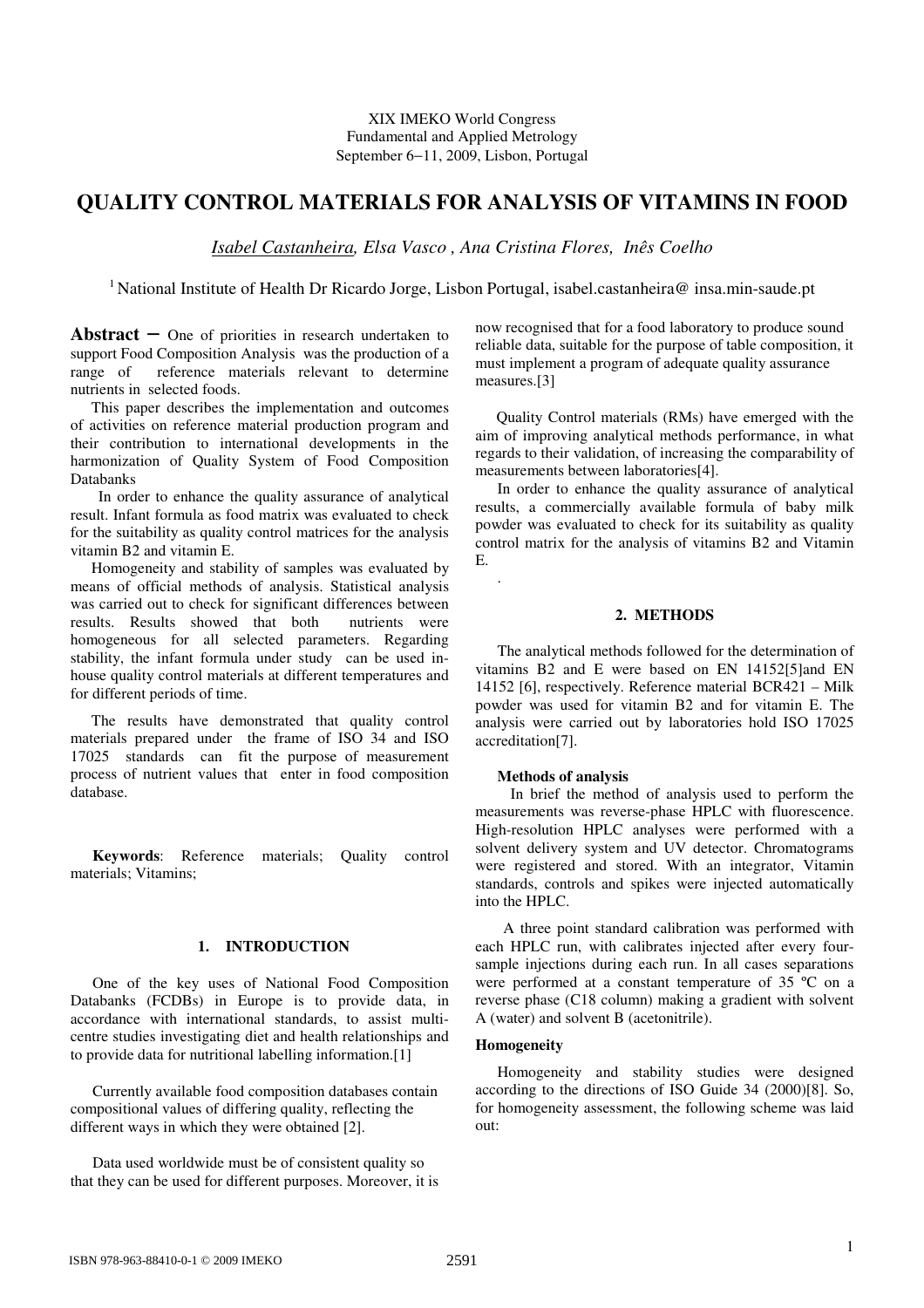

Fig. 1. Homogeneity study lay-out.

### *Stability Studies*

Stability studies were planned according to the isochronous method. However control samples were analysed every 3 months. Three temperatures were under study, -20, 4ºC and 20ºC. The reference temperature was - 70ºC

Short Term stability studies was carried out at 40ºC since this temperature represents transport under extreme conditions.

Long-term stability was evaluated by two methods: classic method and isochronous method. In the classic method, samples are stored at different temperatures and analysed at selected storage times. In the isochronous method, samples are stored at the reference temperature (- 70ºC) and then they are taken after 1, 8 and 15 days, 3 weeks and 1 month and put at different temperatures.

For results analysis a one way ANOVA was applied to homogeneity results and linear regression was used to assess the existence of trends in stability studies.

### **3. RESULTS**

### *Food Matrices*

In the present paper, the suitability of using commercial samples as in-house reference materials was evaluated for the determination of Vitamin B2 and Vitamin E. In this work, matrices suitability as Quality Control Materials is carried out by comparison with those achieved in our tests the nutrient content in select food matrix and value included in food databases. The results are in accordance with data published in literature [9].

#### *Sampling*

After matrices selection, special attention was given to sampling because this is a critical element of data quality. The sampling plan was crucial to obtained concentration that fit the purpose. This is one of key steps, quality control reference materials should have the nutrients contents in the working range. Therefore several batches were used for selected the best approach.

Meanwhile handling of laboratory sample was carried out with precautions. For the reason special sampling protocols were made to select the appropriate infant formula, according to EuroFir project[10]. The scheme is presented in figure 2.



Figure 2 Sampling pattern adopted in the work

#### *Homogeneity*

The results of homogeneity studies obtained for Vitamin B2 are presented in the Figure 3. The results from ANOVA at the 95% confidence level for the homogeneity study show that there is no significance differences for any of the parameters/nutrients studies. Therefore, infant formula can be considered suitable as quality control materials for the analysis of these parameters.

The uncertainty given in the same Figure 3 shows that the variation within sachet is less than the variation between sachets. This indicates that the Vitamin B2 presents a good homogeneity within sachet.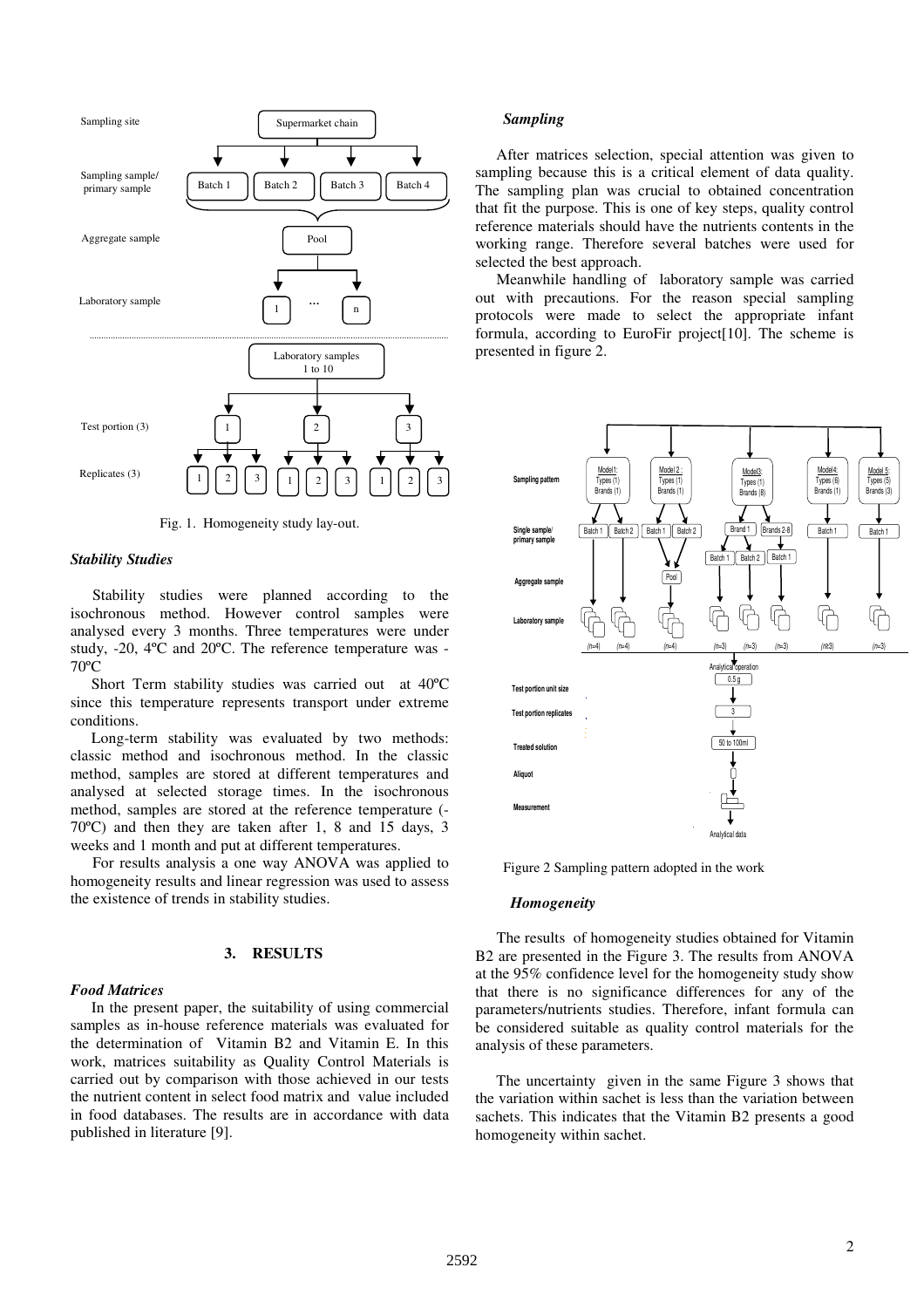

Figure 3 - Results of Homogeneity study for Vitamin B2

The value and associated measurement between sachets are good and the low value was 0.83 mg/100 g of milk and highest 0.89 mg/100 g. The vitamin B2 presents an appropriate homogeneity for the parameters studied F= 0,7534261 when F critical is 2,39281661. Only one sachet presents outlier values and this is consider as a failure in this particularly packaged



Figure 4 – Results of homogeneity study for Vitamin E

In what regards to Vitamin E , results are presented in Figure 4 and they correspond to the mean of three replicates.

Vitamin E presents a short inhomogeneity between and within sachets. ANOVA results indicate F= 1,52221871 for F critical 2,39281661.This reveals that vitamin E in infant formula is suitable as quality control material.

### *Short term stability studies*

.

Short-term storage stability for vitamin B2 and Vitamin E at different temperatures (23 °C, 4 °C, –20 °C and -70 °C) under study (up to 10 days) provide good results. Uncertainty of the first day (homogeneity study) was used to compare with the CV of stability in semi-continuous studies. All of the results were normalized to reference temperature. Results of standard deviations that are equal or below the CV found in first day suggest that uncertainty due to stability is negligible.

The isochronous method and semi-continuous studies are adequate and can be applied to materials with large variability matrix effects, enabling comparative analysis under reproducible conditions.

#### *Long term stability studies*

Long-term stability was evaluated by two methods: classic method and isochronous method[11]. In the classic method, samples are stored at different temperatures and analysed at selected storage times.

| $10010 + 30000$  |                 |              |                |
|------------------|-----------------|--------------|----------------|
| Time/Temperature | $-20^{\circ}$ C | $4^{\circ}C$ | $20^{\circ}$ C |
|                  | 1.0222          | 1,0683       | 1.0382         |
| 90               | 0.9859          | 1.0581       | 1.0395         |
| 180              | 1.0031          | 1.0313       | 1,0366         |
| 365              | 1.0046          | 1.0348       | .0205          |

Table 1 : Stability studies for Vitamin B 2

The results obtained in the stability study for vitamin B2 in infant formula, stored at different temperatures (-20, 4, and 20ºC) are presented in Table 3. All the results were normalized for the initial month (0 month). The relative a relative uncertainty was found to be better than 5% for all results. The stability test shows that all sachets analyzed remain stable for all tested temperatures. No trends were detected at any temperature.

Table 2; Stability studies for Vitamin E

| Time/Temperature | $4^{\circ}C$ |
|------------------|--------------|
|                  | 13,1458      |
|                  | 13,2138      |
| 180              | 13,4248      |
| 365              | 13.2594      |

#### *Measurement Uncertainty*

Figures 5 shows the relevant individual contributions of combined standard uncertainty. These contributions were selected and estimated according to appropriate documents (Eurachem), [12] and other scientific papers [13, 14]. The input quantities were identified on the basis of the analytical process.In each step, uncertainty of type A was evaluated as standard deviations under repeatability conditions and that of type B was calculated on the basis of calibration certificate issues by Metrological Laboratories and IUPAC tables[15]. The applied model was previously described by van der Veen and Castanheira [16].

For the vitamins under study, homogeneity is the greatest contributor to uncertainty amongst the steps of the feasibility study, which is probably related to the variability of the vitamin content